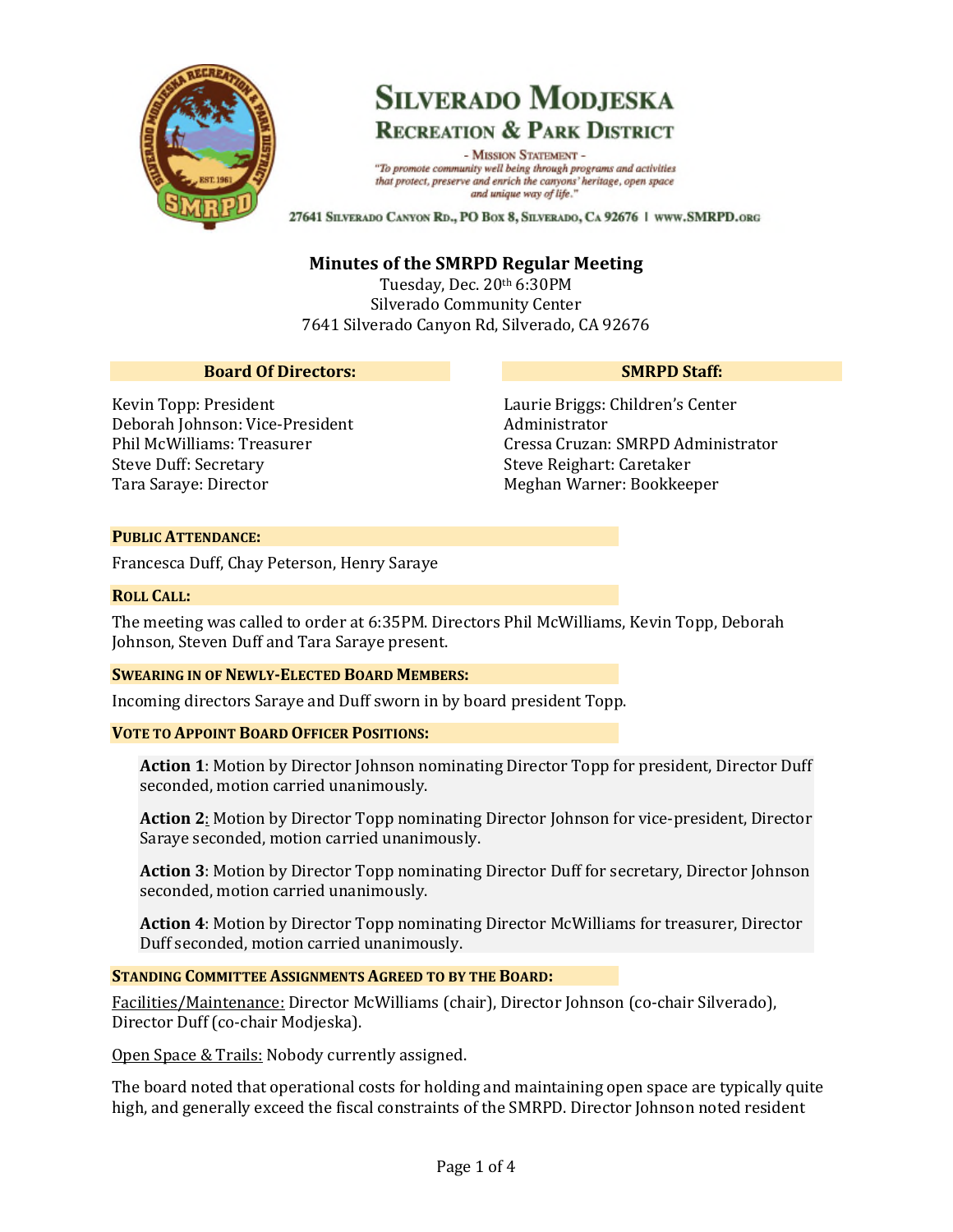

Dana Judd had developed a trails map which are now on the website, but they cross so much private property it would be impossible for SMRPD to maintain or manage this access. However, management of the Riviera in the future would be a simple matter, and partnerships with conservancy organizations are possible. So the committee will be kept. The Abbey has not sent a renewed agreement for the Riviera for 2017. Director McWilliams noted SMRPD is designated as an "open space" special district which confers additional legal rights.

Recreation: Director Topp, Director Johnson

Finance: Director McWilliams (chair), Director Duff (co-chair)

Personnel: Director Johnson (chair), Director Saraye

Director Johnson noted SMRPD's independent contractors: Meghan Warner, Janet Lang, Steve Chaix, Cressa Cruzan and Steve Reigert.

#### **AD HOC COMMITTEE ASSIGNMENTS:**

Website & Communications: Director Topp, with assistance from Alex Bennett, Director Duff in the future

Fundraising & Events: Director Topp, Director Saraye

SCC Oversight: Director Johnson (chair), Director Saraye

Safety: Director McWilliams (chair), Steve Reighart, Director Johnson

Strategic Planning: Director Johnson, Director McWilliams (co-chair)

There was discussion that the strategic planning committee should look into updating and modernizing SMRPD mission statement so that future board members and the community understand the focus and mission limits of SMRPD.

#### **TREASURER'S REPORT:**

Director McWilliams presented (refer to attachment A and separate financial documents: "SMRPD Financial Statements – Nov. 30, 2016" and "Silverado Children's Center Financial Statements – Nov. 30, 2016")

Action 5: Motion by Director Topp to accept treasurer's report, seconded by Director Johnson, motion passed unanimously.

**Action 6**: Director McWilliams moved to provide reimbursement for Directors Duff and Saraye for course fee for AB1234 New Board Members seminar conducted by CSDA, which both attended and passed. Director Topp seconded, motion passed unanimously.

**Action 7**: Following discussion, Director Johnson moved to provide Christmas bonuses to SMRPD independent contractors and employees per the following:

Steve Reighart, Cressa Cruzan, Meghan Warner, Laurie Briggs, Steve Chaix: \$250 Janet Lang: \$150.

The motion was seconded by Director McWilliams, motion carried unanimously.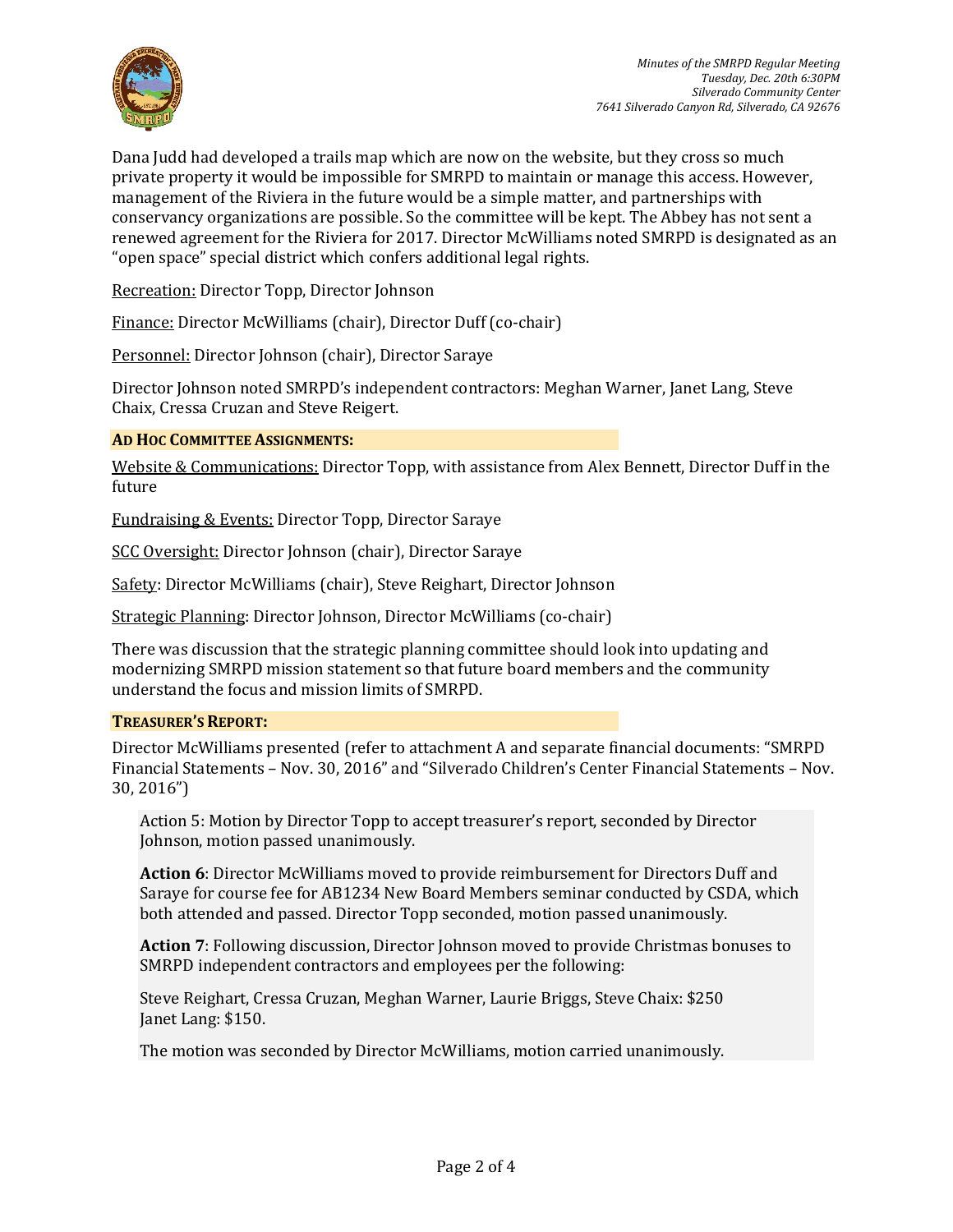

#### **UPDATE ON VERIZON CELLULAR SWITCH SITE:**

Director Johnson announced that the Children's Center is no longer under consideration for Verizon's central canyons-area cellular switch site, as the county did not respond to SMRPD's sublease request.

SMRPD is waiting for Verizon to now look at the Silverado Community Center for its site. Director Johnson noted a lot of work has gone into this project and it involves complex legal issues. It may also involve OCFA and adjacent properties. The net footprint for the Verizon equipment likely will be larger than originally proposed, including raised generator and batteries. Verizon's site survey for Community Center has yet to be undertaken. Revenue from Verizon lease is still proposed as before: \$5,000 up-front, with \$650/mo. recurring, which it was noted will greatly help the district's overall fiscal profile.

#### **FACILITIES REQUESTS:**

None

#### **RIVIERA SOFA & TRASH REMOVAL:**

The District paid \$150 for removal and hauling of trash in the Riviera creek area under the facilities committee rule allowing an expense of up to \$5,000 for exigent repairs and remediation without requiring a formal board motion.

#### **SILVERADO CHILDREN'S CENTER: (SEE ATTACHED):**

Children's Center administrator Laurie Briggs reported losing two children in Dec. but will be picking up one in Jan. (Refer to attachment B.)

SCC van's fuel pump needs repair. Safety committee needs SCC roof and siding repaired and replaced; the next regular SMRPD meeting will agendize a determination as to how to allocate funds. Director McWilliams noted that costs for capital improvement at SCC were never fully spelled out, especially for issues involving safety.

#### **BASKETBALL COURT REPAVING:**

Will be on a future agenda pending the end of the rainy season.

#### **MURAL ON HANDBALL COURT:**

The handball court mural will be getting a name plaque. Names, size and cost are not yet determined. Hay bales remaining from 2016 Country Fair will be removed after the rains by Chay Peterson et al.

#### **CAPRI INSURANCE INSPECTION:**

Director McWilliams noted CAPRI inspections will now be every 18 months instead of every 12 months. District was given no written recommendations for improvements or changes, likely the first time that has happened.

#### **RECONFIGURATION OF MODJESKA COMMUNITY CENTER:**

Ideas are to expand shed for woodworking, pottery, etc. Will seek input from the community.

#### **RECREATION COMMITTEE:**

See attachment C for first 5 months revenue detail for FY 2016-17. Approximately \$3,000 net was received from summer kids program. \$8,792 total received. Directors Topp and McWilliams noted that recreation program revenue is improving consistently on a historical basis.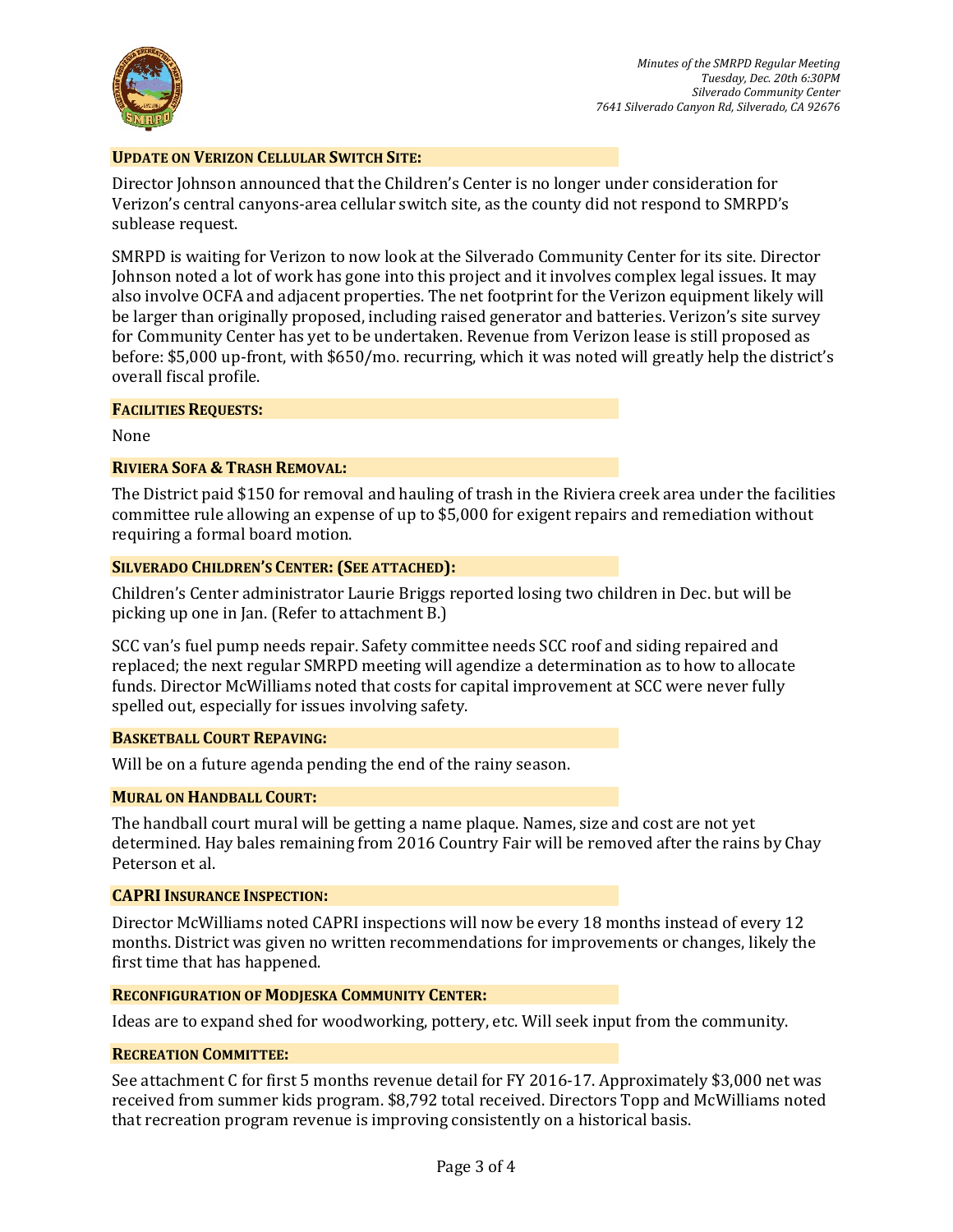

All-Fools Day Event: Still in concept stage, may have concert, talent & gong show, un-parade, etc. Director Topp suggested this should become an annual canyons tradition. The event likely will need SMRPD to approve use of park and sponsorship.

Open Mic Night: Modjeska resident Geoff Sarkissian has proposed an SMRPD "open mic" night., and has volunteered to form a committee to explore participation, scheduling and locales.

#### **FUNDRAISING COMMITTEE:**

Director Topp will chair.

#### **PUBLIC COMMENTS:**

None offered.

#### **BOARD COMMENTS:**

Director Johnson noted Children's Center has greatly improved recently under Laurie Briggs. The board thanked outgoing directors Chay Peterson and John Olson for their service.

#### **MEETING ADJOURNED AT 7:45PM**

Next meeting will be at the Silverado Community Center, Tuesday, Jan. 17th 2017 at 6:30PM.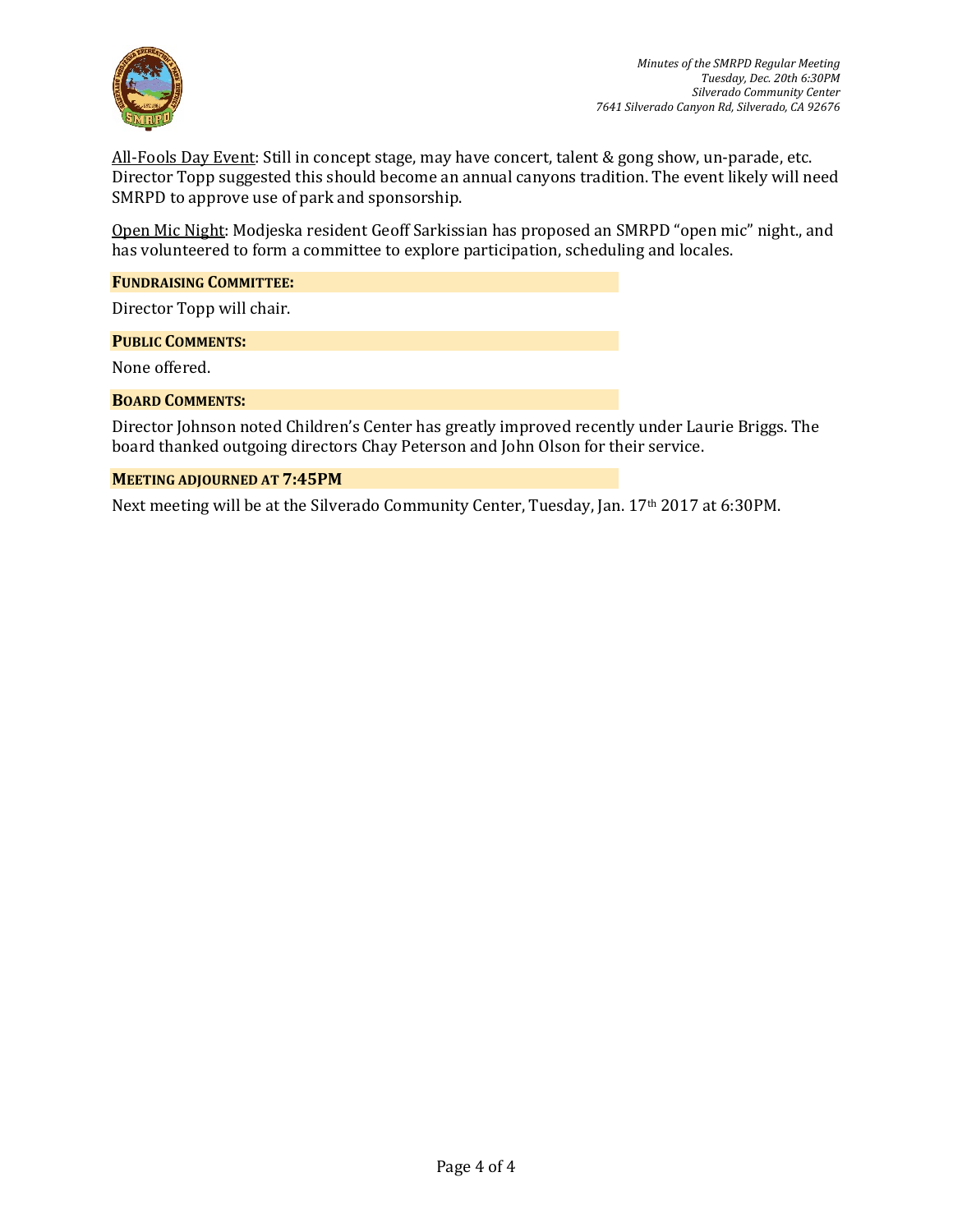

# **Attachment "A"**

# SMRPD Treasurer's Report Financial Statements as of November 30, 2016 For the December 20, 2016 SMRPD Regular Meeting

November is the fifth month of the 2016/2017 fiscal year for SMRPD. Financial statements were distributed to the board members on Saturday, December 18, 2016.

# **SMRPD Profit & Loss Statement**

**Revenue** – The total income of \$4,683 was all Tax related, no Recreation Program revenue was recorded in November.

**Expenses** – Total expenses for the month are slightly lower than normal at \$5,807.

**Net Income** – Final results are a net loss of \$1,124 for November and a year-to-date net loss of \$27,509.

Note: It is normal to operate at a loss during this period of the fiscal year. The majority of SMRPD's property tax allocations are typically received twice a year, the first around December and again around June. We expect to end the fiscal year in the green.

## **SMRPD Balance Sheet**

The cash position at the end of November is \$258,747 or \$1,124 lower than October, reflecting November's net loss. All other assets and liabilities remain unchanged from October.

## **SCC Profit & Loss Statement**

**Revenue** – November tuition and fees are \$18,004, the highest recorded in at least five years. Current month revenue also includes \$1,028 from the Country Fair fundraising efforts.

**Expenses** – The current month's Salary and Payroll costs of \$11,045 are consistent with last month. Repairs, maintenance and utilities are up slightly.

**Net Income** – The net profit for November is \$2,406 resulting in a fiscal year-to-date net income of \$2,989.

## **SCC Balance Sheet**

SCC's operating cash is \$11,995 or \$4,331 higher than October reflecting:

- (+) \$2,406 November's net income
- (+) \$900 Lower accounts receivable balance
- (+) \$930 The recording of October's undeposited funds
- (+) \$95 The change in payroll liabilities

All other assets and liabilities remain unchanged.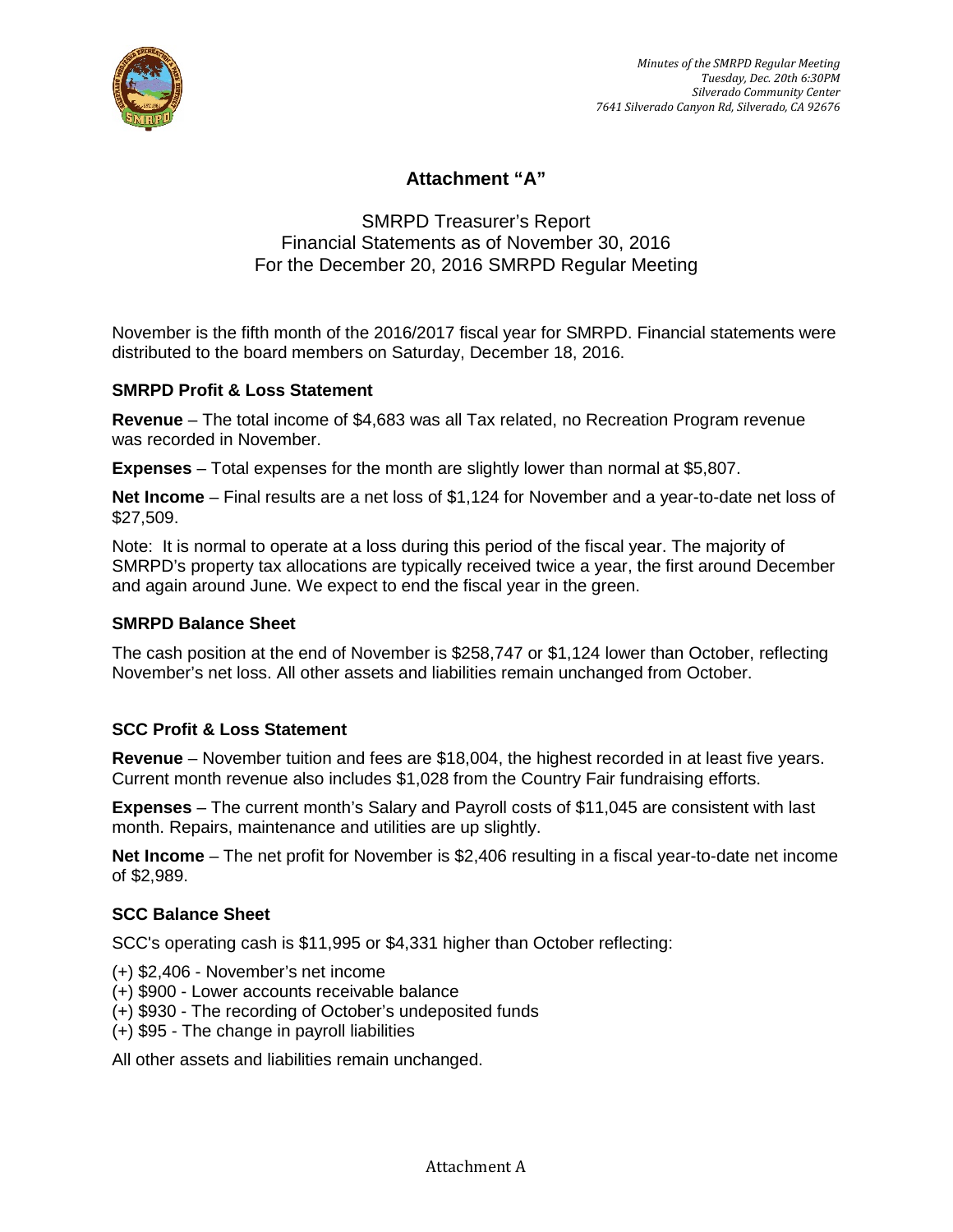

# **Attachment "B"**

# Silverado Children's Center Monthly Statistics: Nov. 2016

| <b>Total licensed Capacity-62</b>                                                                                                    | <b>Previous Month</b> | <b>Current Month</b> |  |  |  |  |
|--------------------------------------------------------------------------------------------------------------------------------------|-----------------------|----------------------|--|--|--|--|
|                                                                                                                                      | September             | October              |  |  |  |  |
|                                                                                                                                      |                       |                      |  |  |  |  |
| <b>Total number enrolled</b>                                                                                                         | 30                    | 30                   |  |  |  |  |
| Two's (Seedlings)                                                                                                                    | $\overline{7}$        | $\overline{7}$       |  |  |  |  |
| Three's (Acorns)                                                                                                                     | 10                    | 10                   |  |  |  |  |
| <b>Four-Six Years (Pinecones)</b>                                                                                                    | 13                    | 13                   |  |  |  |  |
|                                                                                                                                      |                       |                      |  |  |  |  |
| No. of Canyon children enrolled (92676 zip)                                                                                          | 9                     | 9                    |  |  |  |  |
| Total days/hours of child care provided:<br>children<br>Full days-                                                                   |                       |                      |  |  |  |  |
| enrolled                                                                                                                             | 16                    | 16                   |  |  |  |  |
| children<br>$P/T \frac{1}{2}$ days-<br>enrolled                                                                                      | 14                    | 14                   |  |  |  |  |
| (*FTE denotes Full-time Equivalent-<br>calculation based on .20 for full day/.15 for<br>$\frac{3}{4}$ day/.10 for $\frac{1}{2}$ day) | 17.01                 | 16.91                |  |  |  |  |
| <b>Enrollments</b>                                                                                                                   | $\overline{2}$        |                      |  |  |  |  |
| <b>New Enrollments for Fall 2016</b>                                                                                                 |                       |                      |  |  |  |  |
| <b>Withdrawals</b>                                                                                                                   |                       |                      |  |  |  |  |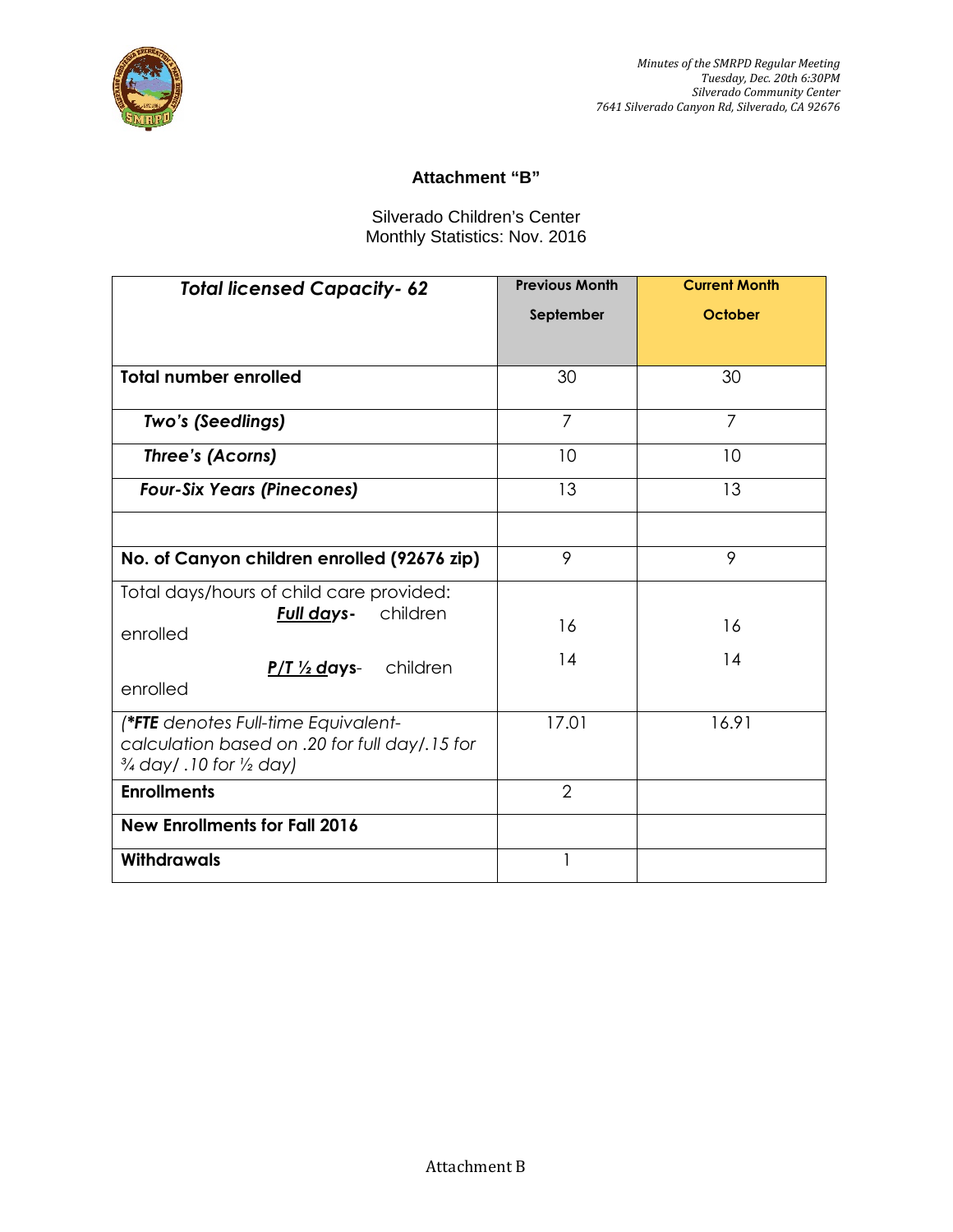

| <b>Total licensed Capacity- 62</b>                                             | <b>Previous Month</b>    | <b>Current Month</b> |  |  |  |  |  |
|--------------------------------------------------------------------------------|--------------------------|----------------------|--|--|--|--|--|
|                                                                                | September                | October              |  |  |  |  |  |
|                                                                                |                          |                      |  |  |  |  |  |
| <b>TOURS</b>                                                                   | $\overline{2}$           |                      |  |  |  |  |  |
| <b>Total number of direct Teaching staff used:</b><br>(not including Director) | 6                        |                      |  |  |  |  |  |
| Full-time (30+ hours)                                                          | $\overline{2}$           | $\overline{2}$       |  |  |  |  |  |
| Part-time (less than 30)                                                       | $\overline{\mathcal{A}}$ | 4                    |  |  |  |  |  |
| Temporary/contract                                                             |                          |                      |  |  |  |  |  |
| <b>STAFF IN SERVICE PROFESSIONAL</b><br><b>DEVELOPMENT:</b>                    |                          |                      |  |  |  |  |  |
| <b>UPCOMING PROFESSIONAL DEVELOPMENT</b>                                       |                          |                      |  |  |  |  |  |
| <b>FACILITY UPKEEP/REPAIRS needed:</b>                                         |                          |                      |  |  |  |  |  |
| FUNDRAISING PROPOSED/PLANNED/RESULTS:                                          |                          |                      |  |  |  |  |  |
| <b>MARKETING:</b>                                                              |                          |                      |  |  |  |  |  |
| <b>FACILITY EVENTS:</b>                                                        |                          |                      |  |  |  |  |  |